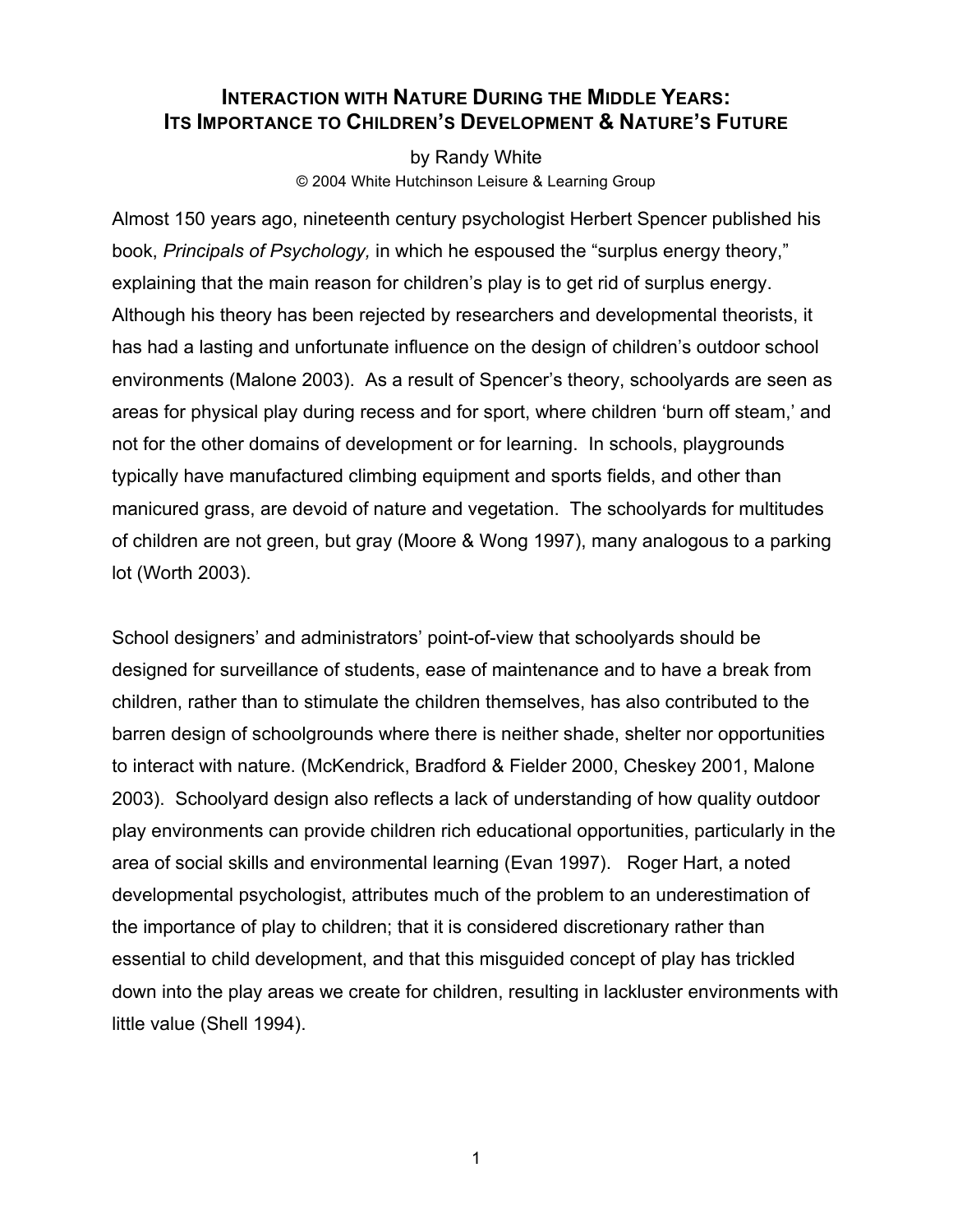Human nature itself has also helped perpetuate this design paradigm, simply because we are creatures of our experience. Our common experiences usually shape the conventional wisdom, or paradigms, by which we operate. When most adults were children, schoolyards were asphalt areas with manufactured, fixed playground equipment such as swings, jungle gyms and slides, and sports fields, and used solely for recess. Therefore, most adults see this as the appropriate model for a schoolyard.

## **Children's History of Contact with Nature**

Modern humans (*homo sapiens*) evolved and have lived in intimate contact with nature, in the savannahs and forests, for almost their entire 120,000± year history. The cultivation of plants and the domestication of animals allowed our ancestors to dwell in permanent settlements, to expand their population more rapidly, thus beginning a long, sad divorce from nature (Manning 2004). It wasn't until recent history that most people lived in cities. But even until very recent history, children still grew up with intimate contact with nature.

Throughout most of history, when children were free to play, their first choice was often to flee to the nearest wild place—whether it was a big tree or brushy area in the yard or a watercourse or woodland nearby (Pyle 2002). Two hundred years ago, most children spent their days surrounded by fields, farms or in the wild nature at its edges. By the late twentieth century, many children's environments had become urbanized (Chawla 1994). But even then, as recently as 1970, children had access to nature and the world at large. They spent the bulk of their recreation time outdoors, using the sidewalks, streets, playgrounds, parks, greenways, vacant lots and other spaces "left over" during the urbanization process or the fields, forests, streams and yards of suburbia (Moore 2004, White & Stoecklin 1998). Children had the freedom to play, explore and interact with the natural world with little or no restriction or supervision.

### **Children's Extinction of Experience**

The lives of children today are much different. Children today have few opportunities for outdoor free play and regular contact with the natural world. Their physical boundaries have shrunk (Francis 1991, Kyttä 2004) due to a number of factors. A 'culture of fear'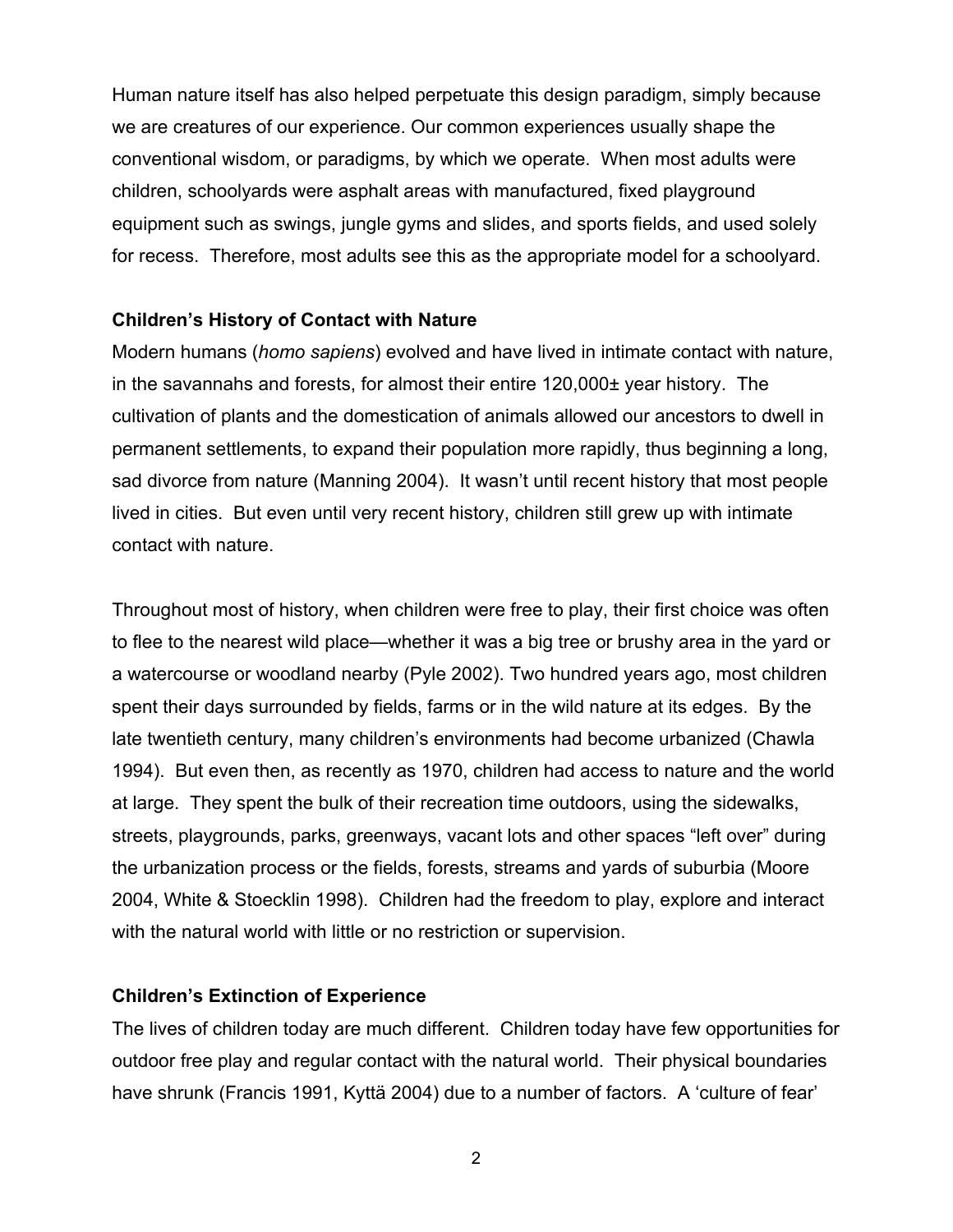has parents afraid for their children's safety. A 2004 study found that 82% of mothers with children between the ages of 3 and 12 identified crime and safety concerns as one of the primary reasons they don't allow their children to play outdoors (Clements 2004). Due to 'stranger danger,' many children are no longer free to roam their neighborhoods or even their own yards unless accompanied by adults (Pyle 2002, Herrington & Studtmann 1998, Moore & Wong 1997). Many working families cannot supervise their children after school, giving rise to latchkey children who stay indoors or attend supervised after-school activities. Furthermore, children's lives have become structured and scheduled by adults, who hold the mistaken belief that this sport or that lesson will make their children more successful as adults (Moore & Wong 1997, White & Stoecklin 1998).

The culture of childhood that played outside is gone and children's everyday life has shifted to the indoors (Hart 1999, Moore 2004). As a result, children's opportunity for direct and spontaneous contact with nature is a vanishing experience of childhood (Rivkin 1990, Chawla 1994, Kellert 2002, Pyle 2002, Kuo 2003, Malone 2004). One researcher has gone so far as to refer to this sudden shift in children's lives and their loss of free play in the outdoors as a 'childhood of imprisonment' (Francis 1991). Childhood and regular play in the outdoor natural world is no longer synonymous. Pyle (1993) calls this the 'extinction of experience,' which breeds apathy towards environmental concerns. Kellert (2002) says society today has become "so estranged from its natural origins, it has failed to recognize our species' basic dependence on nature as a condition of growth and development."

Not only have children's play environments dramatically changed in the last few decades, but the time they have to play has decreased. Between 1981 and 1997, the amount of time children ages 6 to 8 in the U.S. played decreased 25%, by almost four hours per week, from 15 hours a week to 11 hours and 10 minutes. During the same period, the time they spent in school increased by almost 5 hours (Hofferth & Sandberg 2000). A recent study surveyed mothers and found that 70% of mothers in the U.S. played outdoors everyday when they were children, compared with only 31% of their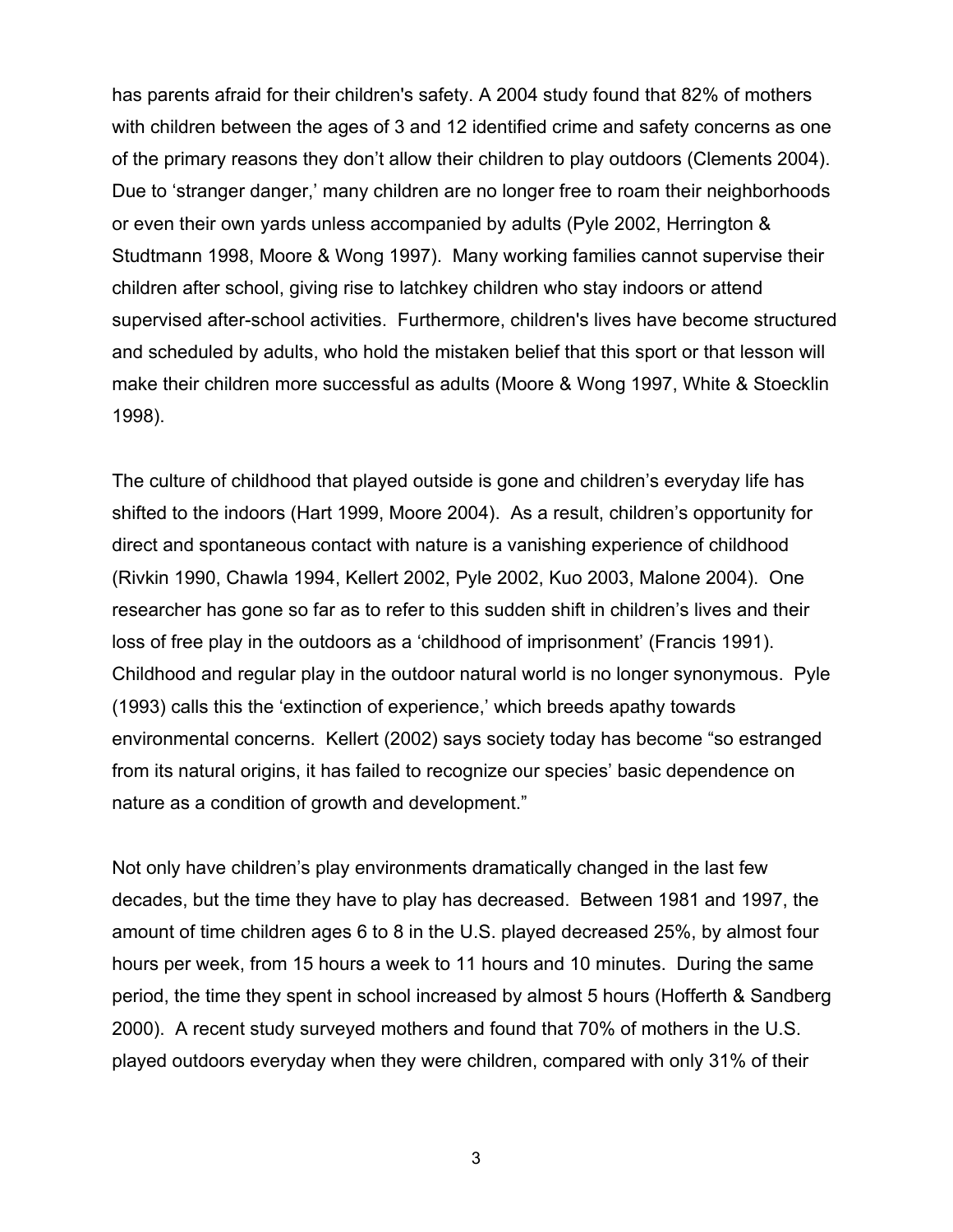children, and that when the mothers played outdoors, 56% remained outside for three or more hours compared to only 22% of their children (Clements 2004).

## **The Importance of Children's Interaction with Nature**

A growing body of literature shows that the natural environment has profound effects on the well being of adults, including better psychological well being, superior cognitive functioning, fewer physical ailments and speedier recovery from illness. Research is also providing convincing evidence of the more profound benefits of experiences in nature for children due to their greater plasticity and vulnerability (Wells & Evans 2003). The findings indicate that:

- Children with symptoms of Attention Deficit Hyperactivity Disorder (ADHD) are better able to concentrate after contact with nature (Taylor 2001).
- Children with views of and contact with nature score higher on tests of concentration and self-discipline. The greener, the better the scores (Wells 2000, Taylor 2002).
- Children who play regularly in natural environments show more advanced motor fitness, including coordination, balance and agility, and they are sick less often (Grahn, et al. 1997, Fjortoft 2001).
- When children play in natural environments, their play is more diverse with imaginative and creative play that fosters language and collaborative skills (Moore & Wong 1997, Taylor, et al. 1998, Fjortoft 2000).
- Exposure to natural environments improves children's cognitive development by improving their awareness, reasoning and observational skills (Pyle 2002).
- Nature buffers the impact of life stress on children and helps them deal with adversity. The greater the amount of nature exposure, the greater the benefits (Wells 2003).
- Play in a diverse natural environment reduces or eliminates bullying (Malone & Tranter 2003).
- Nature helps children develop powers of observation and creativity and instills a sense of peace and being at one with the world (Crain 2001).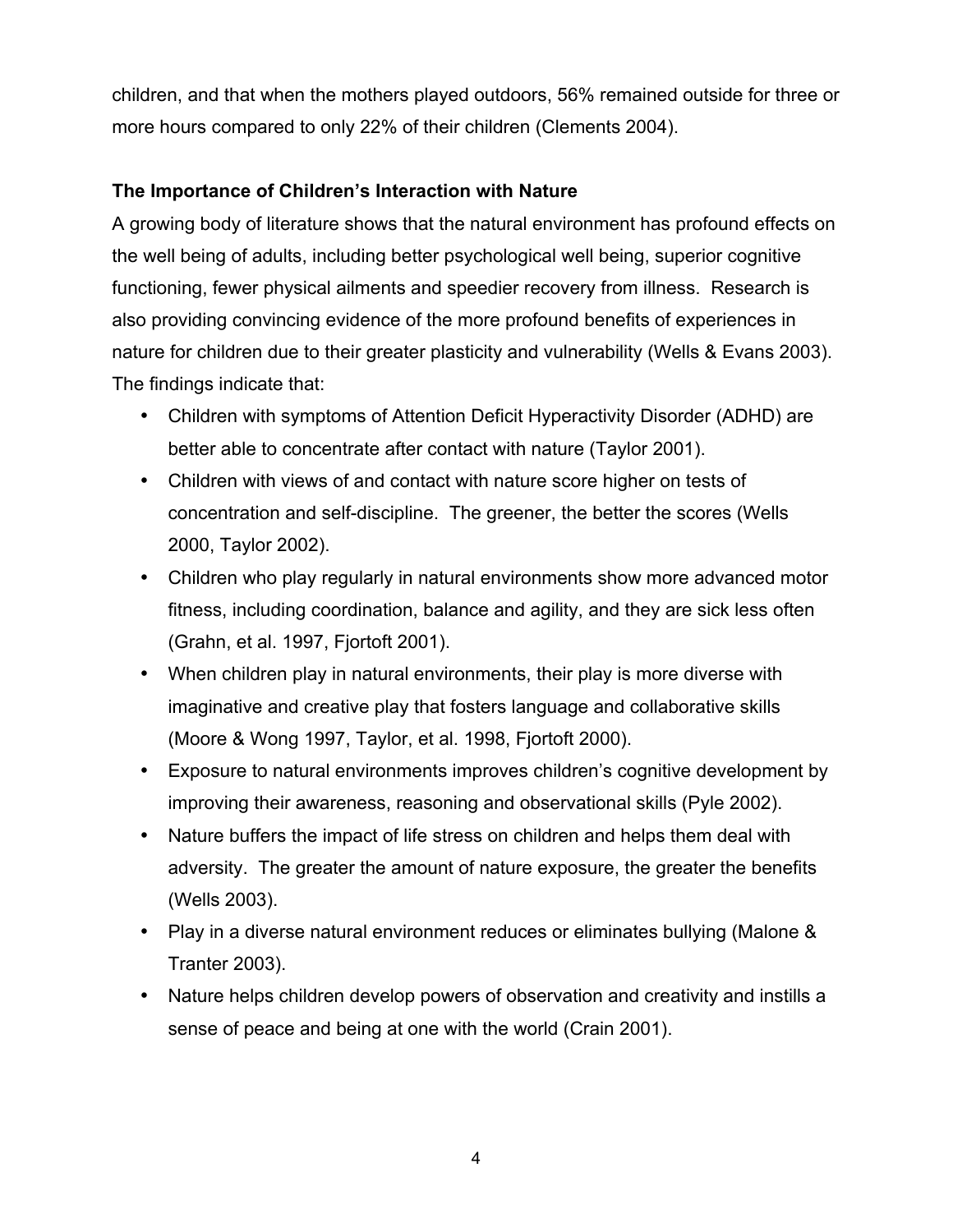- Early experiences with the natural world have been positively linked with the development of imagination and the sense of wonder (Cobb 1977, Louv 1991). Wonder is an important motivator for life long learning (Wilson 1997).
- Children who play in nature have more positive feelings about each other (Moore 1996).
- A decrease in children's time spent outdoors is contributing to an increase of children's myopia in developed countries (Nowak 2004).
- Natural environments stimulate social interaction between children (Moore 1986, Bixler, Floyd & Hammutt 2002).
- Outdoor environments are important to children's development of independence and autonomy (Bartlett 1996).

## **Mediated Experience**

Today, with children's lives disconnected from the natural world, their experiences are predominately mediated in media, written language and visual images (Chawla 1994). The virtual is replacing the real (Pyle 2002). TV, nature documentaries, National Geographic and other nature TV channels and environmental fundraising appeals are conditioning children to think that nature is exotic, awe-inspiring and in far, far away, places they will never experience (Chipeniuk 1995). Children are losing the understanding that nature exists in their own backyards and neighborhoods, which further disconnects them from knowledge and appreciation of the natural world.

## **Loss of Contact with Nature is Nature's Loss**

Not only does the loss of children's outdoor play and contact with the natural world negatively impact the growth and development of the whole child and their acquisition of knowledge, it also sets the stage for a continuing loss of the natural environment. The alternative to future generations who value nature is the continued exploitation and destruction of nature. Research is clearly substantiating that an affinity to and love of nature, along with a positive environmental ethic, grow out of children's regular contact with and play in the natural world (Bunting 1985; Chawla 1988; Wilson 1993; Pyle 1993; Chipeniuk 1994; Sobel 1996, 2002 & 2004; Hart 1997; Moore & Wong 1997; Kals et al.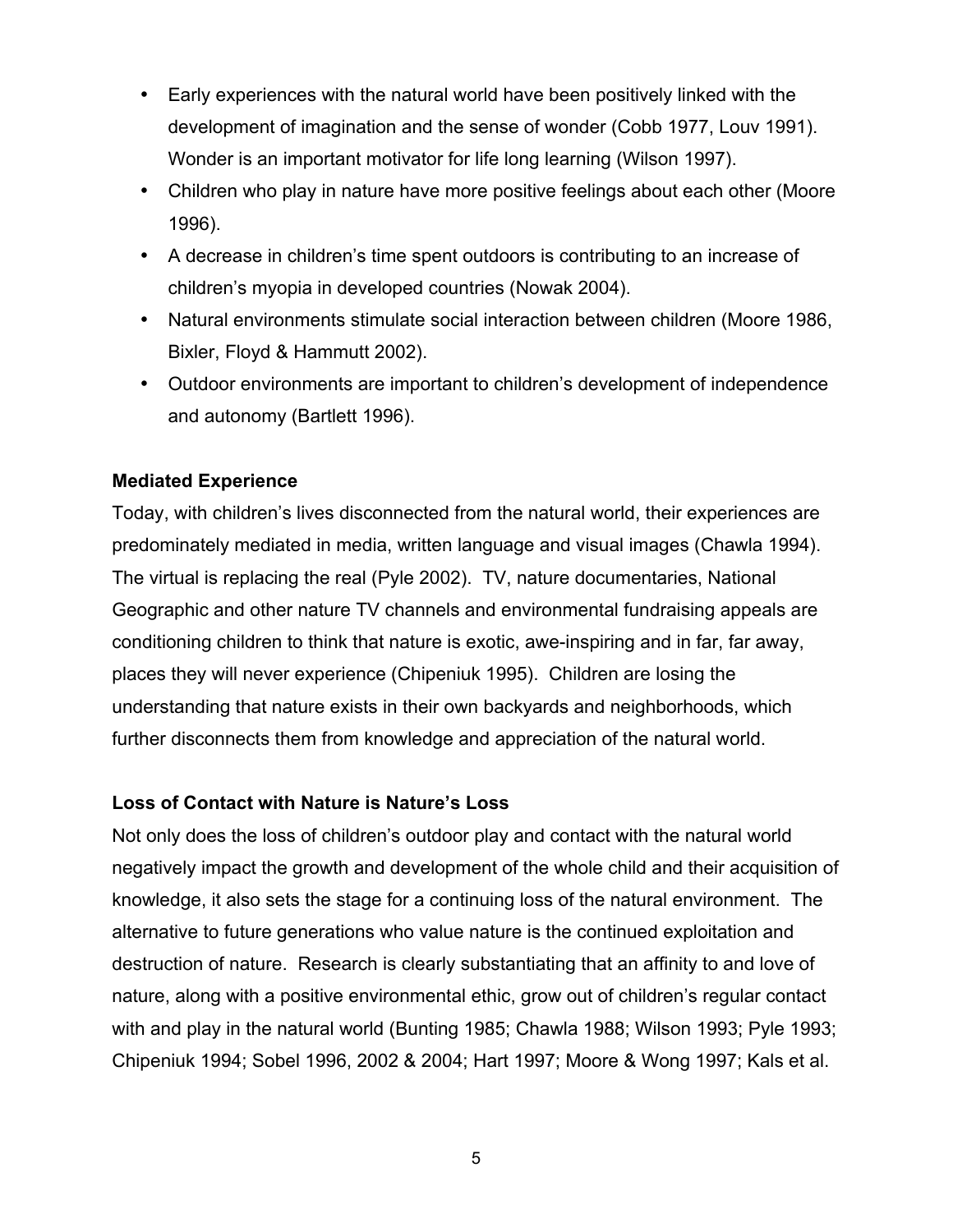1999; Moore & Cosco 2000; Lianne 2001; Kellert 2002; Bixler et al. 2002; Kals & Ittner 2003; Phenice & Griffore 2003; Schultz et al. 2004).

#### **Schoolyards Offer Hope**

With children's access to the outdoors and the natural world becoming increasingly limited, schools, where children spend 40 to 50 hours per week, may be mankind's last opportunity to reconnect children with the natural world and create a future generation that values and preserves nature (Herrington & Studtmann 1998, Malone & Tranter 2003). Many authorities believe the window of opportunity for the formation of bonding with and positive attitudes towards the natural environment develops sometime during early and middle childhood and requires regular interaction with nearby nature (Cohen & Horm 1993; Wilson 1993; Sobel 1990, 1996 & 2004; Kellert 2002; Phenice & Griffore 2003)

#### **Premature Abstraction Breeds Biophobia**

The problem with many school environmental education programs is that they approach education from an adult's, rather than a child's perspective. Children's curiosity with the natural world and unique way of knowing requires discovery and exploratory learning, rather than a pure didactic approach. One of the main problems with most environmental education is premature abstraction, teaching children too abstractly. One result of trying to teach children at too early of an age about abstract concepts like rainforest destruction, acid rain, ozone holes and whale hunting can be dissociation. When we ask children to deal with problems beyond their cognitive abilities, understanding and control, they can become anxious, tune out and develop a phobia to the issues. In the case of environmental issues, biophobia—a fear of the natural world and ecological problems—a fear of just being outside—can develop. Studying about the loss of rainforests and endangered species may be age appropriate for middle school children, but is developmentally inappropriate for elementary school students (Cohen & Horn-Wingerg 1993, Sobel 1996, Coffey 2001, Kellert 2002).

John Burroughs cautioned that, "Knowledge without love will not stick. But if love comes first, knowledge is sure to follow." The problem with most environmental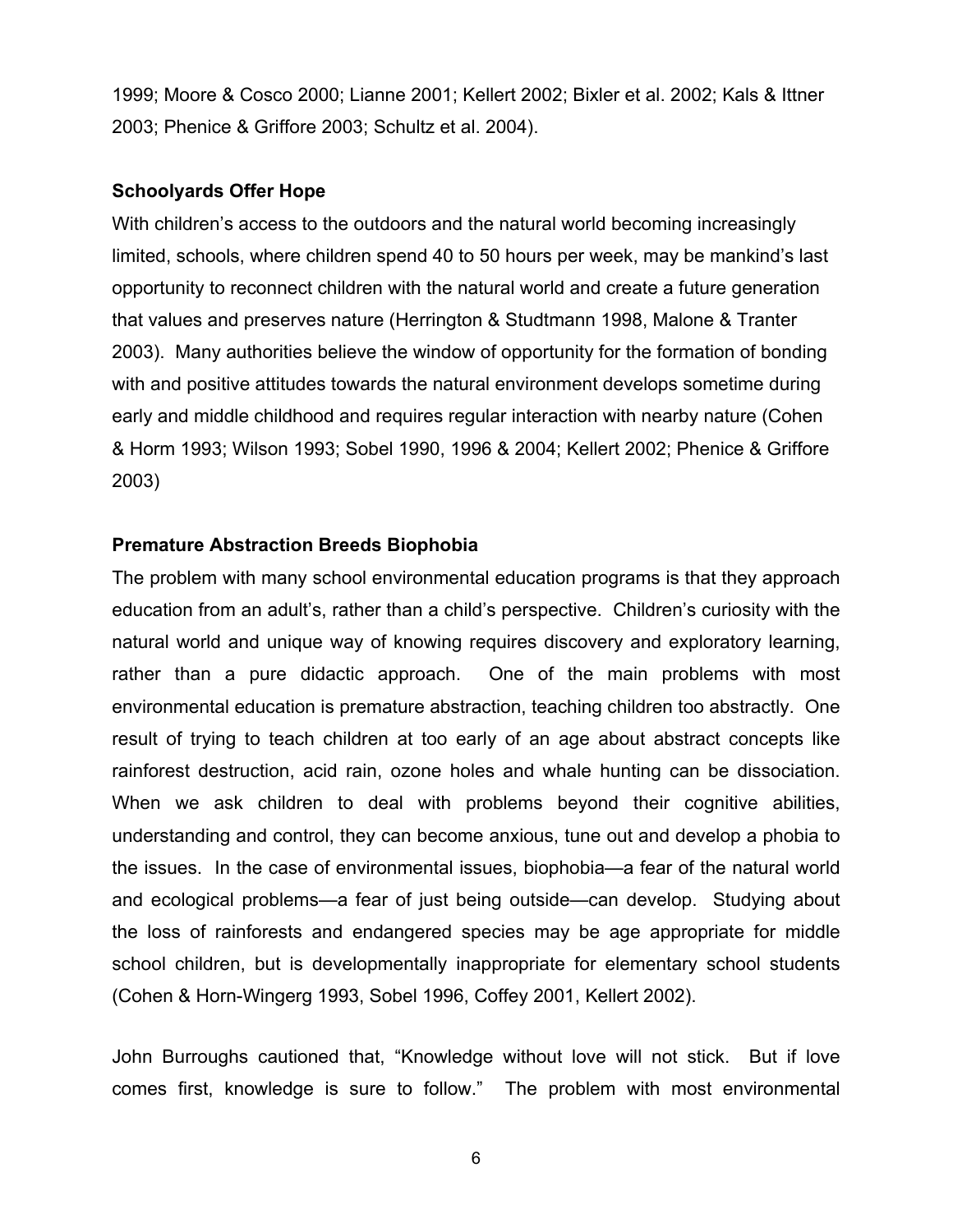education programs is that they try to impart knowledge and responsibility before children have been allowed to develop a loving relationship with the earth (Sobel 1996). Children's emotional and affective values of nature develop earlier than their abstract, logical and rational perspectives (Kellert 2002). We need to allow children to develop their biophilia, their love for the Earth, before we ask them to save it. Rather than books and lectures, nature itself is children's best teacher (Coffey 2001). The more personal children's experience with nature, the more environmentally concerned and active children are likely to become (Bunting & Cousins 1985, Harvey 1989).

#### **The Greening of Schoolyards**

Fortunately, there is a growing movement with schools in the Western world to transform parts of their schoolyards from barren areas of grass, asphalt, and wood chips with manufactured equipment into naturalized environments for children's exploration and play, that also supports classroom learning. One program, *Learning Through Landscapes*, set out in the 1980's to transform all the schoolyards in Britain (Worth 2003). Additional programs are underway in Canada (*Evergreen Society*), Australia (*Learnscapes)*, Nova Scotia (*Model Schools Project*) Scotland and Sweden (*Skolans Uterum*) (Moore & Cosco 2000). In the U.S., there is a growing natural schoolyard movement to reconnect children with nature. States, including Maryland, California, Ohio, Florida, New Hampshire, Utah and Vermont have initiated greening programs (Raver 1999). Both Boston (*Boston Schoolyard Initiative*) and San Francisco (*Green Schoolyard Alliance*) have programs underway. These natural schoolyards include mini-forest, 'wild habitats,' ponds and streams, butterfly gardens, insects, animals and gardening areas. Many of these programs take the approach of using both place-based and project-based education to both integrate their naturalized schoolyards into the full curriculum and for environmental learning. This makes the schoolyards extensions of the classroom where experiential learning through discovery and handson experiences with nature can take place both during and outside of classroom time (Sobel 2004, Malone & Tranter, 2004).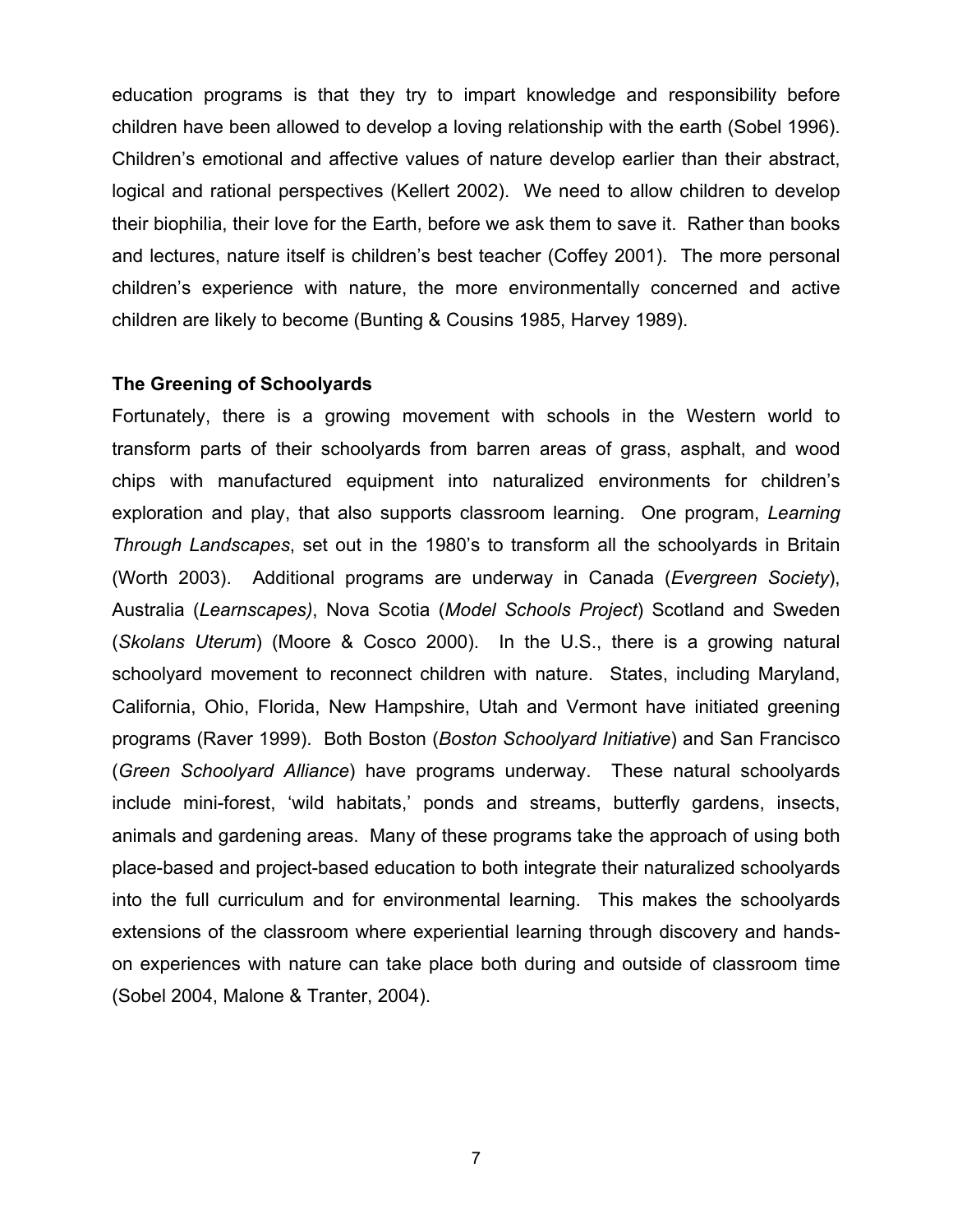#### **Benefits of Naturalize Schoolyards**

Research on natural schoolyards is demonstrating the broad benefits this paradigm shift in schoolyard design and environmental teaching has in addition to the developmental benefits of offering children play and learning in naturalized environments. Children learn by constructing their own knowledge about the world, not by memorizing facts (Piaget 1962). Harvard psychologist Howard Gardner says that scholastic knowledge "seems strictly bound to school settings," while outdoor education fosters "connected knowing," where education is part of, rather than separate from life (Gardner 1991). Sobel (2004) reviewed the research on naturalized schoolyards and found that they have a positive impact on children's development of environmental stewardship values, and the greater the diversity of the natural landscapes, the greater children's appreciation of nature and experiences in it. Malone and Tranter (2003) found that the schoolyards most conducive to environmental learning were unstructured, e.g., forest areas, not specifically designed for children's play. The combination of both formal learning and informal, positive experiences in the naturalized environments were found most associated with the development of children's responsible behaviors (Fisman 2001). A study of ten schools and a statewide program by the National Environmental Education and Training Foundation (2000) found that when schools use the context of local areas and naturalized schoolyards in their instructional practices, academic performance improves in reading, math, science, social studies and writing. A study of 40 schools in California that used the natural environment as "an integrated context of learning" with hands-on, project-based learning found that student performance improved in standardized test scores, grade point average, willingness to stay on task, adaptability of different learning styles and problem solving (Leiberman & Hoody 1998). Studies also show a reduction in anti-social behavior such as violence, bullying, vandalism and littering, as well as a drop in absenteeism (Coffey 2001, Moore & Cosco 2000).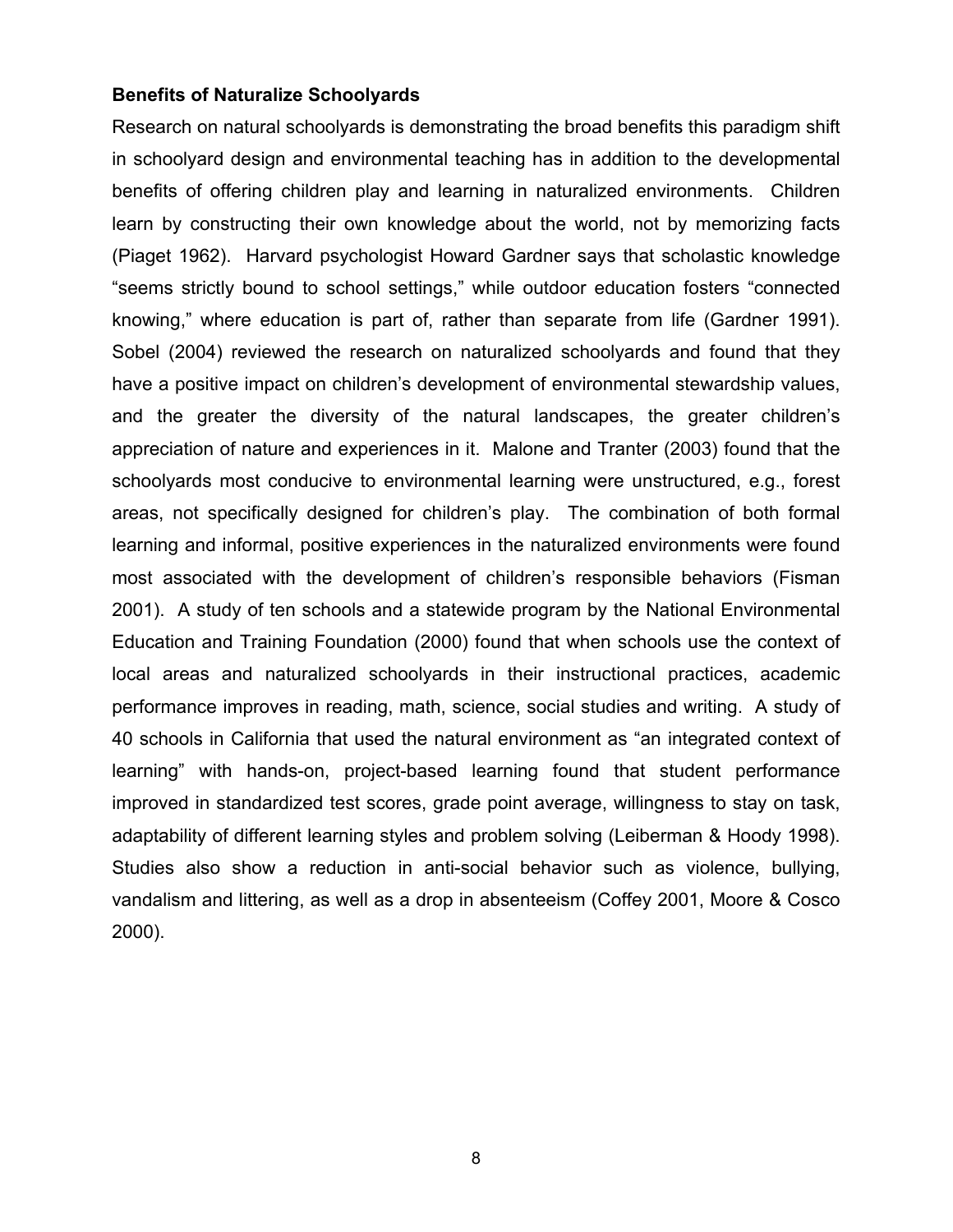### **Conclusion**

Children and society as a whole can benefit significantly by maximizing both the informal play and formal learning opportunities that natural schoolyards offer children. Natural schoolyards are places where children can reclaim the magic that is their birthright, the ability to learn in their unique experiential way through exploration and discovery in the natural world. When natural schoolyards are also integrated with the full curriculum, they enhance both children's academic and environmental education. But perhaps even more important, natural schoolyards offer the hope that future generations will develop the environmental values to become stewards of the Earth and the diversity of Nature.

Randy White is the CEO of the White Hutchinson Leisure & Learning Group, a Kansas City, Missouri-based firm that specializes in the design of children's indoor and outdoor learning, play and leisure environments. Randy can be reached at *via the company's website: http://www.whitehutchinson.com/children or at +816.931-1040, ext 100.*

### **Resources on the Web:**

| Key Organizations Working to Make the World's Schoolyards Greener.                  |
|-------------------------------------------------------------------------------------|
| http://www.ecoschools.com/KeyOrgs/KeyOrgs_wSidebar.html                             |
| Resources for Landscape Planning for School Grounds                                 |
| http://www.edfacilities.org/rl/landscape.cfm                                        |
| Resources for Ecological Schoolyards                                                |
| http://www.newvillage.net/Journal/Issue3/3ecoschoolyards.html                       |
| Planning Schoolgrounds for Outdoor Learning, National Clearinghouse for Educational |
| Facilities, 2000                                                                    |
| http://www.edfacilities.org/pubs/                                                   |

#### **References**

- Bartlett, Sheridan (1996). Access to Outdoor Play and Its Implications for Healthy Attachments. Unpublished article, Putney, VT
- Bixler, Robert D., Floyd, Myron E. & Hammutt, William E. (2002). Environmental Socialization: Qualitative Tests of the Childhood Play Hypothesis, *Environment and Behavior*, 34(6), 795- 818
- Bunting, T.E. & L.R. Cousins (1985). Environmental dispositions among school-age children. *Environment and Behavior*, 17(6)
- Chawla, Louise, (1988). Children's Concern for the Natural Environment, *Children's Environments*, (5)3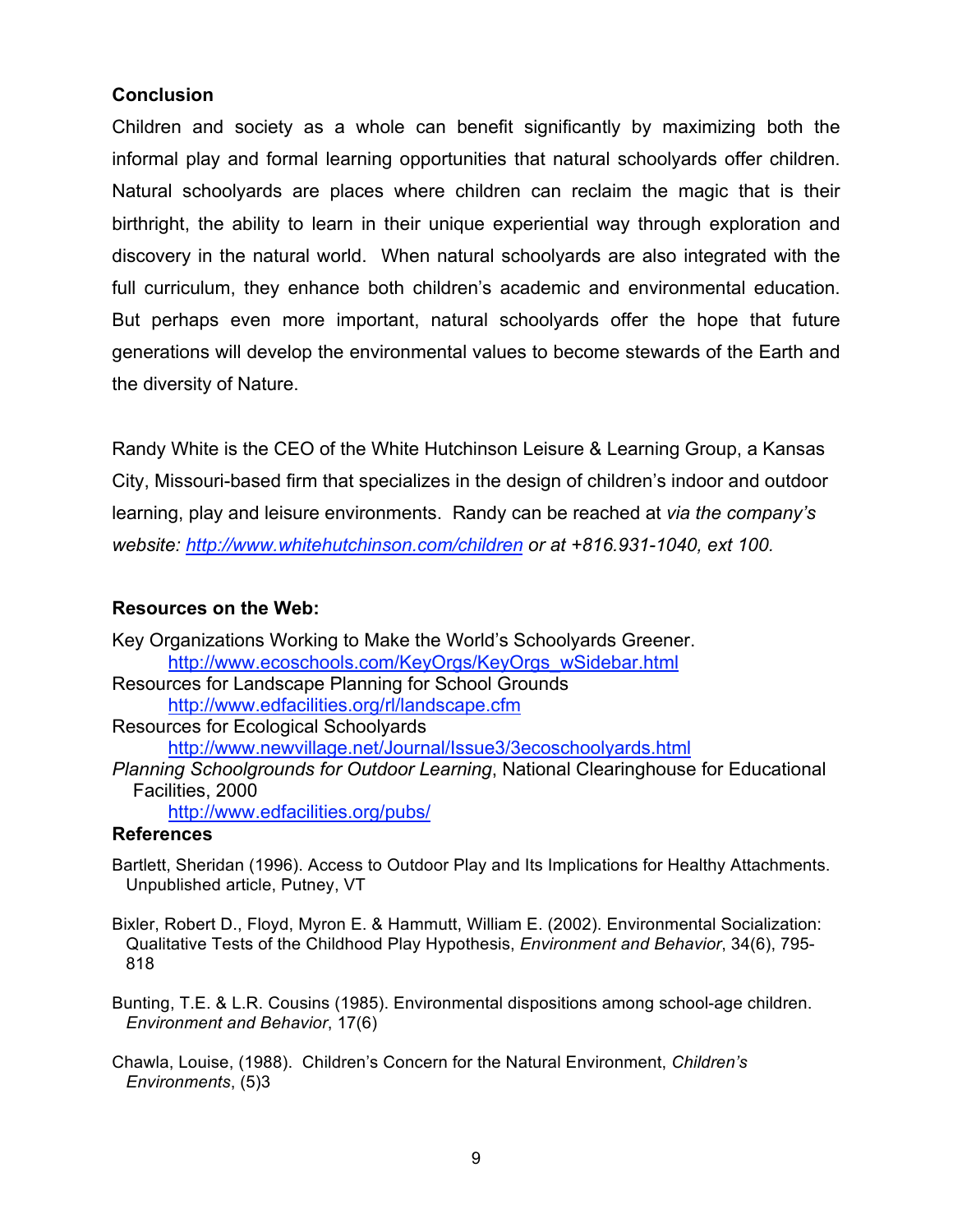Chawla, Louise, (1994). Editors' Note, *Children's Environments*, 11(3), 175-176

- Cheskey, Edward, (2001). How Schoolyards Influence Behavior. in *Greening School Grounds: Creating Habitats for Learning*, (eds) Grant, Tim and Littlejohn, Gail., Toronto: Green Teacher and Gabriola Island, BC: New Society Publishers
- Chipeniuk, Raymond C. (1994). Naturalness in Landscape: An Inquiry from a Planning Perspective (PhD dissertation), University of Waterloo, Ontario.
- Chipeniuk, R. (1995). Childhood foraging as a means of acquiring competent human cognition about biodiversity, Environment and Behavior, 27, 490-512
- Clements, R. (2004). An investigation of the status of outdoor play. *Contemporary Issues in Early Childhood,* 5(1) 68-80
- Cobb, E. (1977). *The Ecology of Imagination in Childhood*, New York, Columbia University Press.
- Coffey, Ann (2001). Transforming School Grounds, in *Greening School Grounds: Creating Habitats for Learning*, (eds) Grant, Tim and Littlejohn, Gail., Toronto: Green Teacher and Gabriola Island, BC: New Society Publishers
- Cohen, Stewart & Horm-Wingerg, D. (1993). Children and the environment: Ecological awareness among preschool children. *Environment and Behavior* 25(1), 103-120

Crain, William (2001). Now Nature Helps Children Develop. Montessori Life, Summer 2001.

- Evan, J. (1997). Rethinking Recess: Signs of Change in Australian Primary Schools. Education Research and Perspectives 24(1): 14-27
- Fishman, Lianne (2001). Child's Play: An empirical study of the relationship between the physical form of schoolyards and children's behavior. MESc 2001 Accessed June 1, 2004 from http://www.yale.edu/hixon/research/pdf/LFisman\_Playgrounds.pdf
- Fisman, Lianne (2001). Child's Play: An empirical study of the relationship between the physical form of schoolyards and children's behavior. MESc 2001 Accessed June 1, 2004 from http://www.yale.edu/hixon/research/pdf/LFisman\_Playgrounds.pdf
- Fjortoft, I. And J. Sageie (2000). The Natural Environment as a Playground for Children: Landscape Description and Analysis of a Natural Landscape. Landscape and Urban Planning 48(1/2) 83-97
- Fjortoft, Ingunn (2001). The Natural Environment as a Playground for Children: The Impact of Outdoor Play Activities in Pre-Primary School Children. Early Childhood Education Journal, 29(2): 111-117
- Francis, Mark (interview) au Kathryn Devereaux (1991) "Children of Nature", *U. C. Davis Magazine*, 9(2) University of California, Davis.
- Gardner, H. (1991). The tensions between education and development. *Journal of Moral Development*, 20(2), 113-125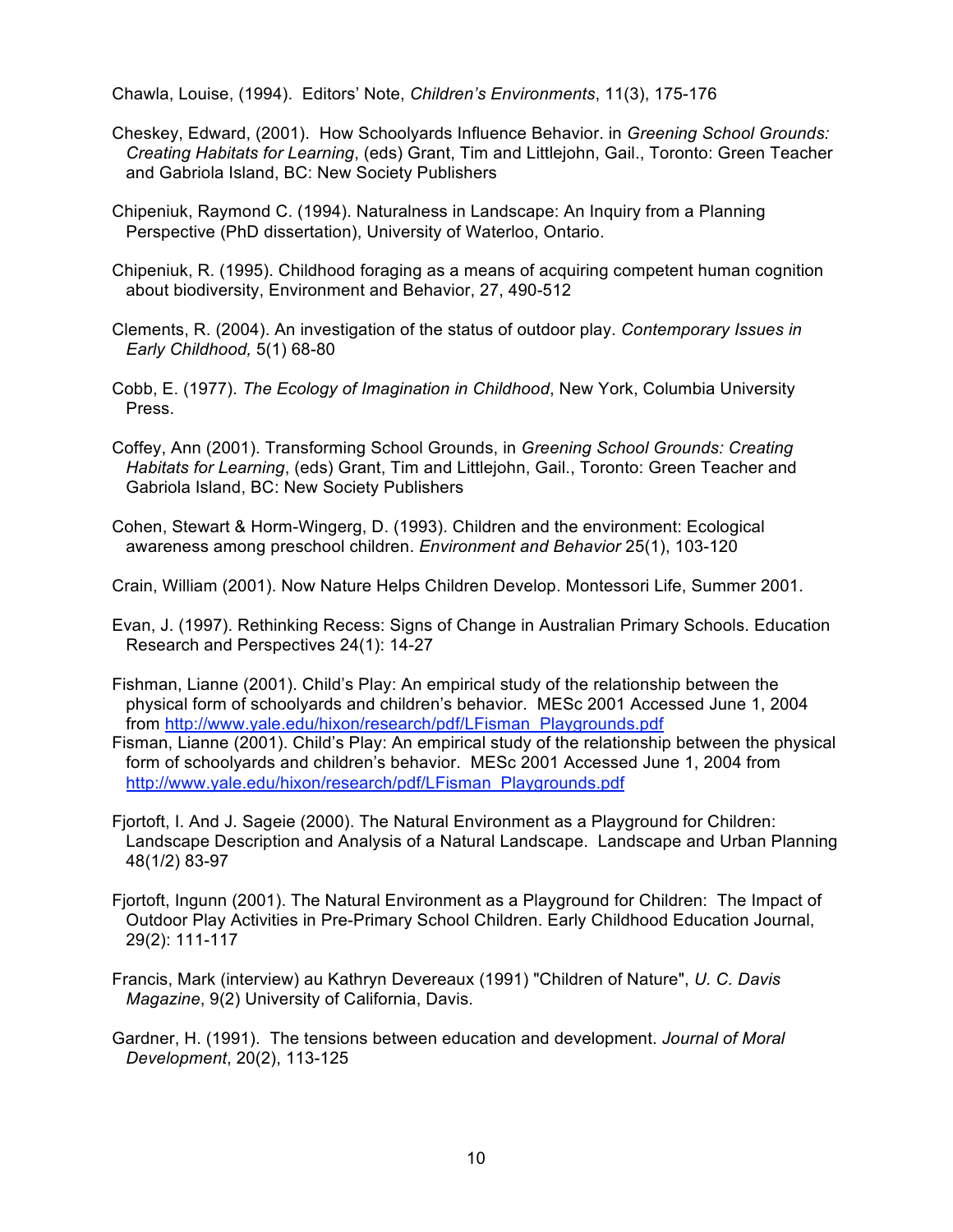- Grahn, P., Martensson, F., Llindblad, B., Nilsson, P., & Ekman, A., (1997). UTE pa DAGIS, Stad & Land nr. 93/1991 Sveriges lantbruksuniversitet, Alnarp
- Hart, Roger (1997). *Children's Participation: The theory and practice of involving young citizens in community development and environmental care*, Earthscan Publications Limited, UK
- Hart, Roger (1999). au Anne Raver, Tutored by the Great Outdoors at a Southern Pines Playground, New York Times, October 7, 1999. New York
- Harvey, M. (1989). The Relationship between Children's Experiences with Vegetation on Schoolgrounds. *Journal of Environmental Education* 21(2): 9-18
- Herrington, Susan, & Studtmann, Ken (1998). Landscape Interventions: New Directions for the design of children's outdoor play environments. Landscape and Urban Planning, 42, 191-205
- Hofferth, Sandra L. & Sandberg, John F. (2000). Changes in American Children's Time, 1981- 1997, Center for the Ethnography of Everyday Life. Accessed June 1, 2004 from http://www.psc.isr.umich.edu/pubs/
- Kals, E., Schumacher, D., & Montada, L. (1999). Emotional affinity towards nature as a motivational basis to protect nature. *Environment & Behavior*, 31(2), 178-202
- Kals, Elisabeth & Ittner, Heidi (2003). Children's Environmental Identity, Indicators and Behavioral Impacts, in *Identity and the Natural Environment, The Psychological Significance of Nature*, Clayton, Susan and Opotow, Susan (eds), The MIT Press, Cambridge, **Massachusetts**
- Kellert, Stephen R. (2002). Experiencing Nature: Affective, Cognitive, and Evaluative Development, in *Children and Nature: Psychological, Sociocultural, and Evolutionary Investigations*. Cambridge, MA: The MIT Press.
- Kuo, Frances (2003). book review of Children and Nature: Psychological, Sociocultural, and Evolutionary Investigations *Children, Youth and Environments* 13(1) accessed June 12, 2004 from http://thunder1.cudenver.edu/cye\_journal/review.pl?n=49
- Kyttä, Marketta, (2004). The extent of children's independent mobility and the number of actualized affordances as criteria for child-friendly environments, *Journal of Environmental Psychology*, 24(2), 179-198
- Leiberman, Gerald & Hoody, Linda, (1998). Closing the Achievement Gap: Using the Environment as an Integrated Context for Learning (San Diego, California: State Education and Environmental Roundtable)

Louv, Richard (1991). *Childhood's Future*, New York, Doubleday,.

- Malone, Karen & Tranter, Paul (2003). Children's Environmental Learning and the Use, Design and Management of Schoolgrounds, *Children, Youth and Environments*, 13(2), Accessed June 9, 2004 from http://www.colorado.edu/journals/cye/13\_2/Malone\_Tranter/ChildrensEnvLearning.htm
- McKendrick, J., Bradford, M., & Fielder, A. (2000). Kid Customer? Commercialization of Playspace and the Commodification of Childhood. Childhood 7: 295-314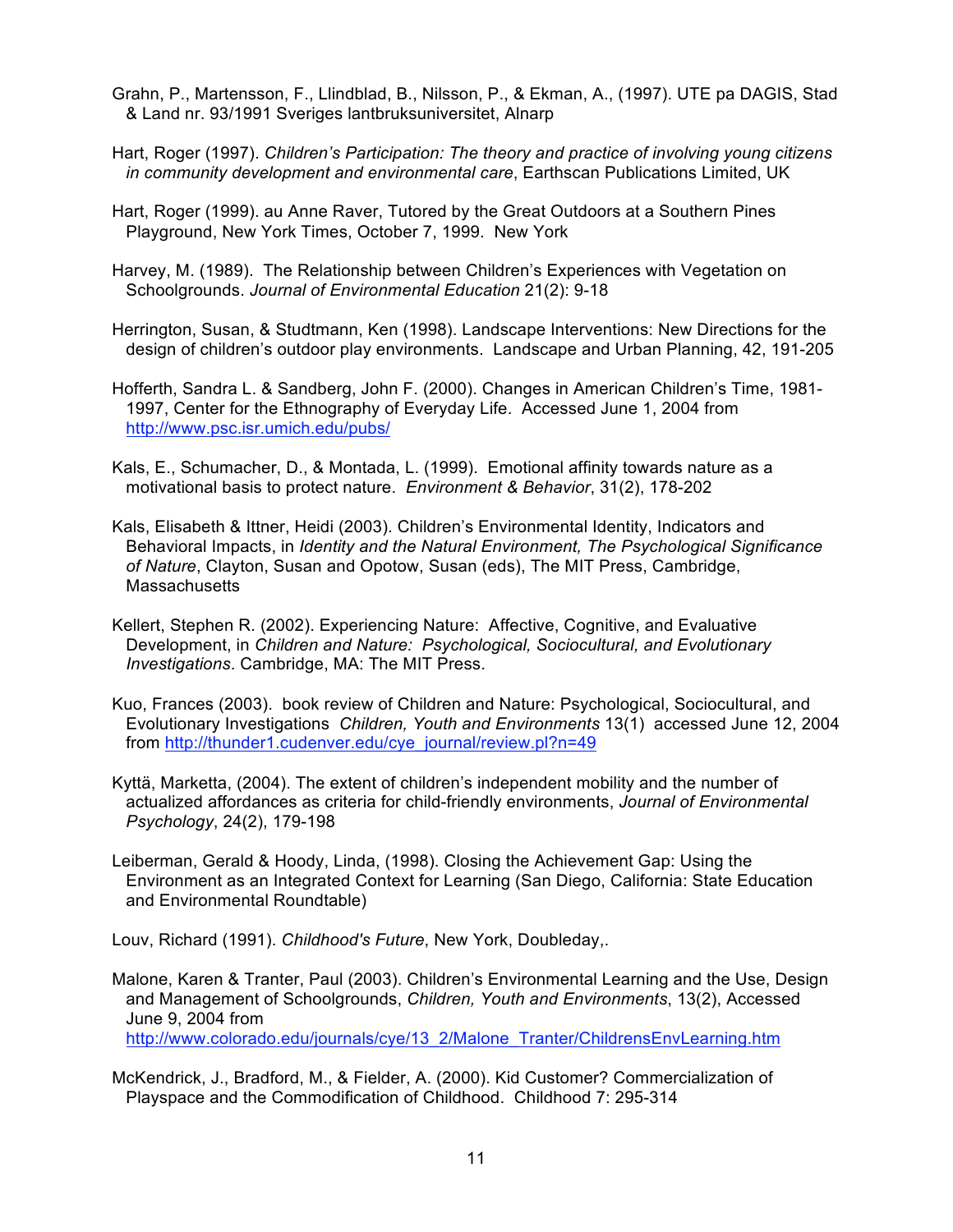Moore, Robin C. (1986). The Power of Nature Orientations of Girls and Boys Toward Biotic and Abiotic Play Settings on a Reconstructed Schoolyard. *Children's Environments Quarterly*, 3(3)

National Environmental Education & Training Foundation (2000). *Environment-based Education*, The National Environmental Education & Training Foundation, Washington, DC

Moore, Robin (1996). Compact Nature: The Role of Playing and Learning Gardens on Children's Lives, *Journal of Therapeutic Horticulture*, 8, 72-82

Moore, R. & Wong, H. (1997). Natural Learning: Rediscovering Nature's Way of Teaching. Berkeley, CA MIG Communications.

Moore, Robin & Cosco, Nilda, (2000). Developing an Earth-Bound Culture Through Design of Childhood Habitats, Natural Learning Initiative. paper presented at Conference on People, Land, and Sustainability: A Global View of Community Gardening, University of Nottingham, UK, September 2000). Accessed June 12, 2004 from http://www.naturalearning.org/publications/publications.htm

Moore, R. (2004). Countering children's sedentary lifestyles – by design. Natural Learning Initiative. Accessed June 12, 2004 from http://www.naturalearning.org Nowak, R. (2004). Blame lifestyle for myopia, not genes. *NewScientist*, July 10, 2004, 12

Olds, Anita (2001). *Children Come First* Video, Community Playthings

Phenice, L. & Griffore, R. (2003). Young Children and the Natural World. *Contemporary Issues in Early Childhood*. 4(2), 167-178

Piaget, J. (1962). Play, dreams, and imagination in children. New York: Norton

Pyle, Robert (1993). *The thunder trees: Lessons from an urban wildland*. Boston: Houghton Mifflin.

Pyle, Robert (2002). Eden in a Vacant Lot: Special Places, Species and Kids in Community of Life. In: *Children and Nature: Psychological, Sociocultural and Evolutionary Investigations*. Kahn, P.H. and Kellert, S.R. (eds) Cambridge: MIT Press

Pyle, Robert (2002). Eden in a Vacant Lot: Special Places, Species and Kids in Community of Life. In: *Children and Nature: Psychological, Sociocultural and Evolutionary Investigations*. Kahn, P.H. and Kellert, S.R. (eds) Cambridge: MIT Press

Raver, Anne (1999). Tutored by the Great Outdoors at a Southern Pines Playground, New York Times, October 7, 1999. New York

Rivkin, Mary S. (1990). The Great Outdoors: Restoring Children's Rights to Play Outside. National Association for the Education of Young Children, Washington, D.C.

Schultz, P. Wesley, Shriver, Chris, Tabanico, Jennifer J. & Khazian, Azar M. (2004) Implicit connections with nature. *Journal of Environmental Psychology*, 24(1), 31-42

Shell, Ellen Ruppel (1994). Kids Don't Need Equipment, They Need Opportunity, Smithsonian Magazine, 25(4), 78-87